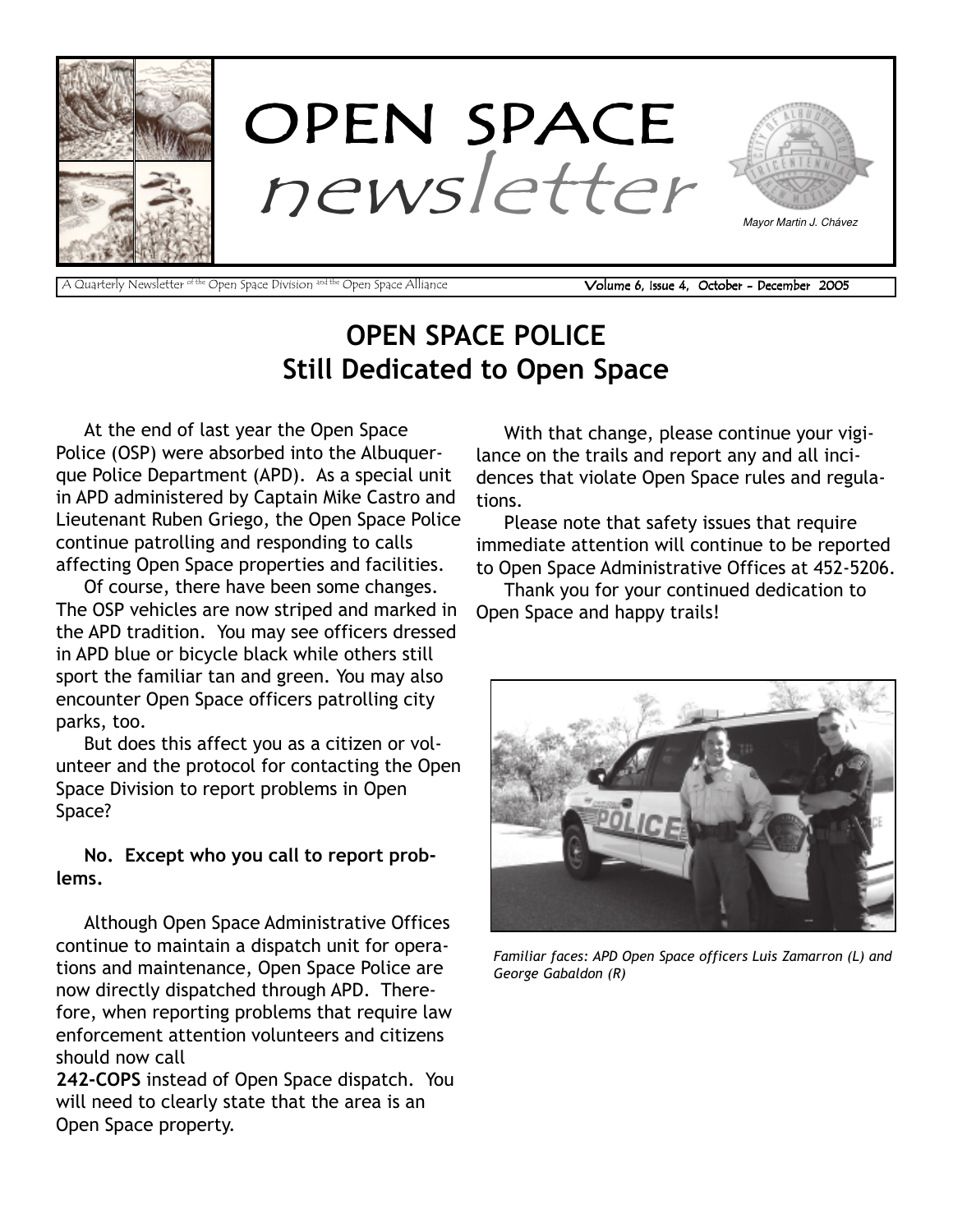# MAYOR'S MESSAGE



The end of summer falls upon us with exciting events and changes in Open Space that I am proud to highlight.

On October 1st, the new Unser realignment from Montano to Universe officially opened. This new section of road is not only safer than the former route, but has the bonus benefit of removing commuter traffic from Open Space's Boca Negra Canyon in the Petroglyph National Monument. Once again the canyon offers tranquility reminiscent of the days when people were hiking up and pecking sacred images on basalt rock. I look forward to the return of coyote, owls  $-$  maybe even bobcat  $-$  and other wildlife to the canyon. I'm enthusiastic about other planned improvements to the Boca Negra park that this re-route will allow.

It is always delightful to report the priceless accomplishments that have been made 'in the field' by Open Space supporters and volunteers. Two recent

annual events - 'Dia del Rio' on October 15 and 'Make a Difference Day' on October 22 - are shining examples of this great community spirit. This year's Dia del Rio took place at the Hispanic Cultural Center. For the twelfth consecutive year, volunteers cleared cut wood, painted out graffiti, removed hundreds of pounds of trash, and constructed and cleaned the trails that wind through the cottonwood forest along the river. It was truly a day of citizen's united to pay tribute and to celebrate the River that binds us all together.

'Make a Difference Day' on the following weekend, was a City-wide day of community-volunteerism. In the foothills, an exceptional local non-profit agency  $-$  the Nicodemus Wilderness Project  $-$  has partnered with the City for six years on this annual service-project that spruces-up the Piedra Lisa Open Space in the foothills (We called it 'the Whitewash' when I was a kid). Lots of fine people did lots of hard work, and this year was another great success. Check it out!

We have volunteer projects almost every week. Talk to the folks at Open Space or visit the City MOVE (Mayor's Office of Volunteerism and Engagement) website at www.cabq.gov/move for other opportunities.

Looking back, I am quite proud of the advances we made in our Open Space network during the last four years. Working together, we acquired the last 250 acres of remaining private bosque; bought specialized equipment and funded Open Space crews to remove dangerous fuel-loads and so reduced fire-risk significantly; and we planted and restored and re-vegetated the bosque in a thoughtful, scientific manner. We are re-creating the historic mosaic of open grassy areas and moist-soils and wetlands and cottonwood canopy and native under-story that is home to so many critters and provides so much pleasure to visitors and locals. And, we established the first 'Water Bank' in the nation to ensure that the River has adequate flows to provide for habitat and bosque-health.

Looking forward, I'm terrifically excited about the opportunity to help protect and enhance Albuquerque's sublime public properties, our magnificent natural resource-lands, our Major Public Open Space.

Martin Chavez, Mayor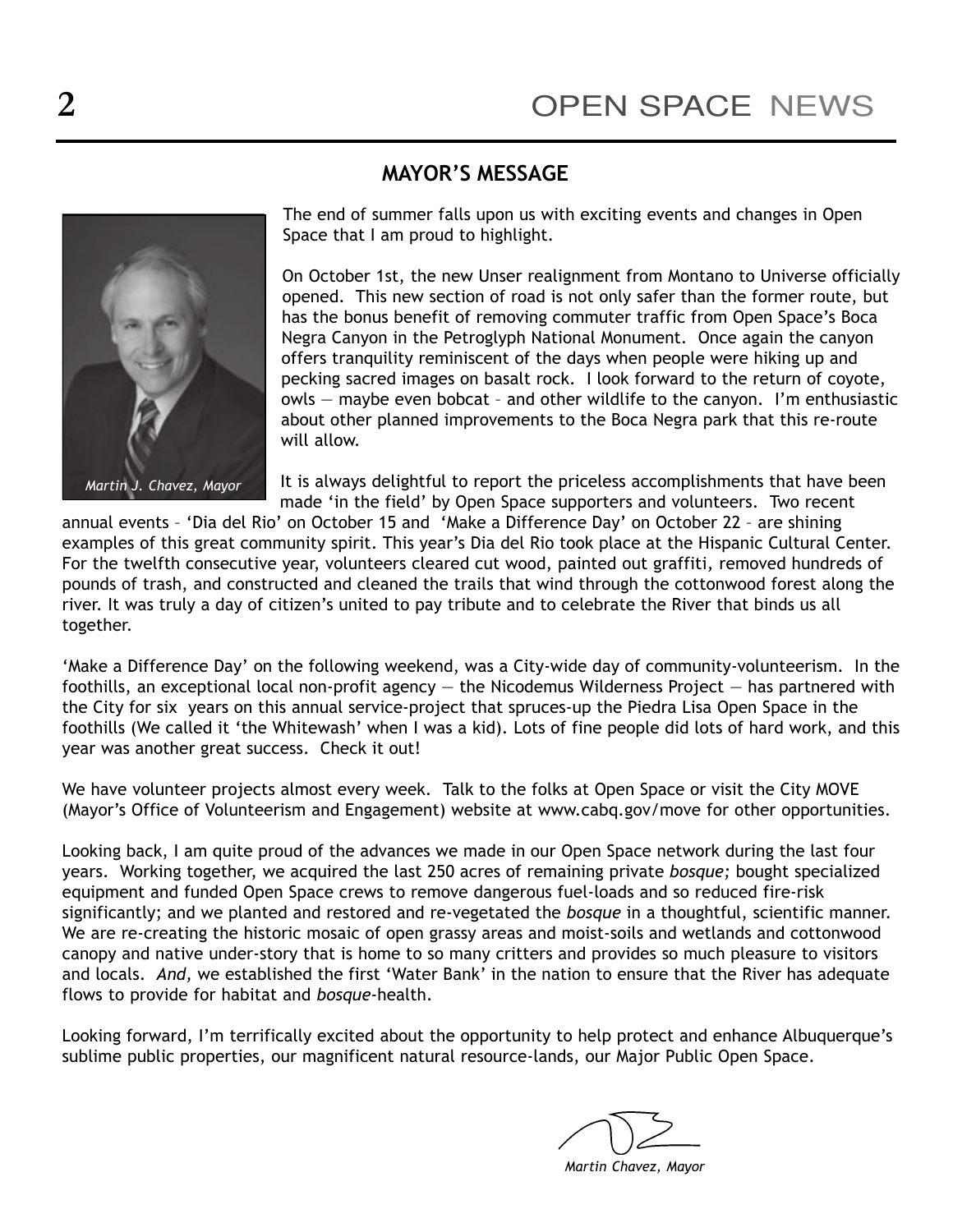### Hunting Season Around the Corner

The Sandia Ranger District falls within the New Mexico Game and Fish Unit 8 and 14 district for hunting deer, bear and cougar. These districts are restricted to bow hunting only -- firearms are illegal. Cross bows are also illegal except for certified mobility impaired hunters. Hunting is forbidden on Open Space property and may only take place on Forest Service (USFS) lands. However, hunters may access USFS land through Open Space while following these restrictions:

- \* Arrow can NOT be notched on the bow while in Open Space.
- \* Hunters must use established trails.
- \* Hunting dogs must be on leash.
- \* Animals wounded on approved lands must be tracked, killed and cleaned even if the wounded animal wanders onto Open Space land.

If you witness a violation, DO NOT approach the hunter. Establish an accurate location of the activity and contact 242-COPS. First, clarify to the dispatcher that the complaint is taking place on Open Space property and then pro,,ceed with the necessary information. An Open Space Police officer will be dispatched to the scene.

The 2005-2006 hunting seasons in Sandia Ranger District are as follows:

October 1 - March 31 Cougar November 19 - 27 Youth Deer Hunt January 1 - 15 Deer October 15 - November 15 Bear

Please visit the New Mexico Game and Fish website for more information at http://www.wildlife.state.nm.us/recreation/hunting/ \_\_\_\_\_\_\_\_\_\_\_\_\_\_\_

### New Mexico Volunteers for the Outdoors

The Open Space Division would like to recognize the New Mexico Volunteers for the Outdoors (NMVFO) for their continued support of Open Space trails. This year the NMVFO has taken on five different trail projects, one of which was National Trails Day. The NMVFO has been a partner with the OSD since 1984 and has been organizing National Trails Day events since 1992. This year's projects have included: two Gutierrez Canyon trail building projects in the east mountains; National Trails Day, which drew over 160 volunteers who worked on 9 different projects throughout the Sandias; a Foothills Trail maintenance project; and an Elena Gallegos trail maintenance project.

The NMVFO is a non-profit, all volunteer organization that assists land management agencies across New Mexico. The NMVFO works on over 30 projects each year from March to November, including one-day projects, overnight camping projects and weeklong backpacking projects. Each year over 7000 hours of volunteer work are contributed to Federal, State and local agencies.

If you'd like to learn more about the NMVFO please contact them at 1 (888) 836-5553 or take a look at their web site at http://nmvfo.org. Come on out and join them on their next Open Space project!



# Alameda / Rio Grande Trail Now Ready!

Open Space is very excited about the new crusher-fine trail that makes this beautiful area so much more friendly and enjoyable for mobility impaired individuals. There are four picnic tables shaded by cottonwoods within the new Alameda trail area. Keeping equestrians and bicyclists in mind, there are also designated trails for them. Thank you for your patience during the renovation of this area as we know many of you have been awaiting its completion.

Open Space would like to thank Bernalillo CountyParks and Recreation for securing state funds and partnering with us on this project.

To visit the trail, take the paved bike trail north from the parking area at Alameda under the bridge then west into the bosque.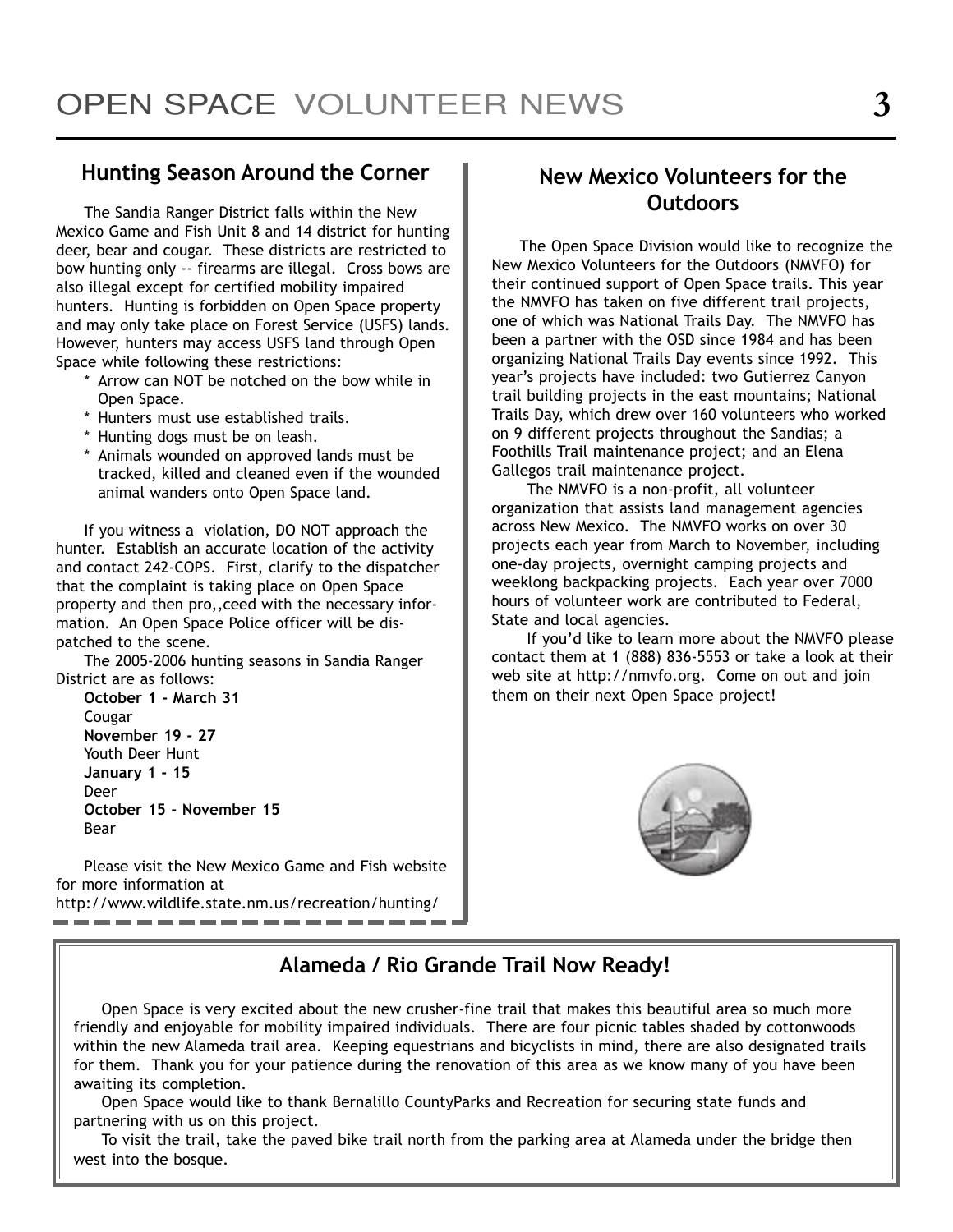# **OCTOBER**

Saturdays & Sundays BIRD WALKS Rio Grande Nature Center 8:30 am Free walk led by a volunteer naturalist. Please call 344-7240 to register.

#### Sundays

NATURE WALKS Rio Grande Nature Center 1:00 pm Free walk led by a volunteer naturalist. Please call 344-7240 to register.

# NOVEMBER

#### Saturdays & Sundays

BIRD WALKS Rio Grande Nature Center 8:30 am Free walk led by a volunteer naturalist. Please call 344-7240 to register.

#### Sundays

#### NATURE WALKS

Rio Grande Nature Center 1:00 pm Free walk led by a volunteer naturalist. Please call 344-7240 to register.

### 10 GEOLOGY OF THE MIDDLE RIO GRANDE VALLEY

Rio Grande Nature Center 7:00 pm Free talk by the director of education for the New Mexico Museum and Natural History and Science, Jayne Aubele.

#### 12 TRES PISTOLAS CLEAN UP PROJECT

Help us spruce up this Open Space property located in Carnuel. Trash clean up, sign installation and boundary protection will be the tasks at hand. Please call 452-5210 for time and location.

#### 15 - 20 FESTIVAL OF THE CRANES

#### Bosque del Apache Wildlife Refuge

Tours, talks, workshops, exhibits, booths, crafts sales, and more! For more information visit www.friendsofthebosque.org/crane/

#### 17 NEW OPEN SPACE VOLUNTEER ORIENTATION Taylor Ranch Community Center 6:00 pm - 8:30 pm Training covers Open Space history, geography, purpose, and volunteer responsibilities. Please call 452-5210 to register.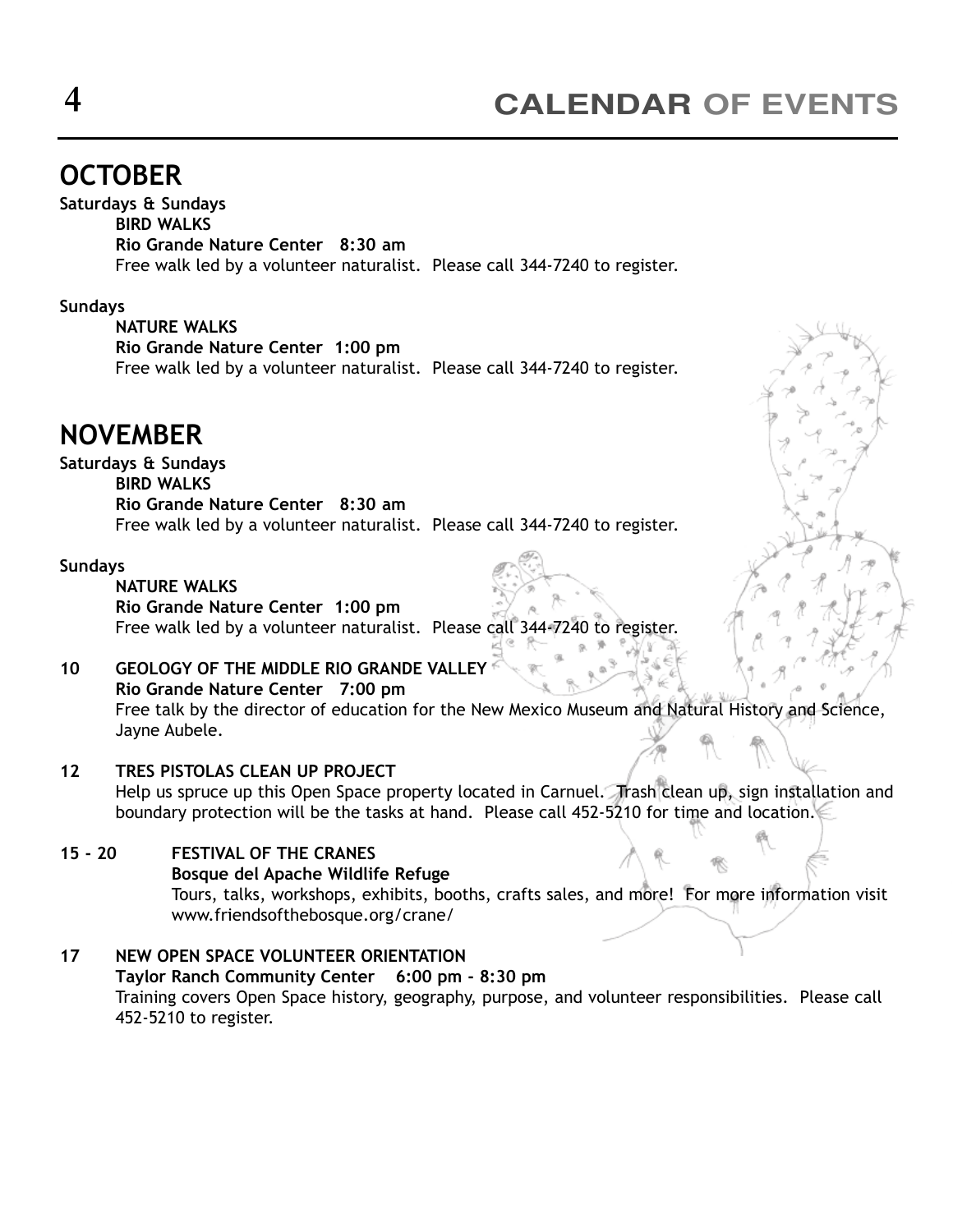#### 17 OPEN SPACE ALLIANCE MEETING 4:00 pm - 6:00 pm Call 452-5200 for details.

# **DECEMBER**

#### Saturdays & Sundays

BIRD WALKS Rio Grande Nature Center 9:00 am Free walk led by a volunteer naturalist. Please call 344-7240 to register.

#### Sundays

NATURE WALKS Rio Grande Nature Center 1:00 pm Free walk led by a volunteer naturalist. Please call 344-7240 to register.

> This year's roadrunner-theme maze covers several acres. Miles of paths are cut through rows of corn and millet that will serve as wildlife feed after the maze has ended. The journey through the maze can take between 45 minutes to one hour. Admission to the Maze is \$6.00 for adults and \$3.00 for children 5-12 years old. Proceeds benefit Rio Grande Community Farms, the non-profit organization jointly managing the farm with the Open Space Division. If you would like to volunteer for the Los Poblanos Fields Open Space Maize Maze Rock ën Roadrunner September 3 - October 31 Saturdays & Sundays 11:00 am - 5:00 pm HALLOWEEN JAM October 30 11:00 am - 5:00 pm

Maze or would like more information, contact Jenny Gamble at jennygamble@hotmail.com or call 345-4580.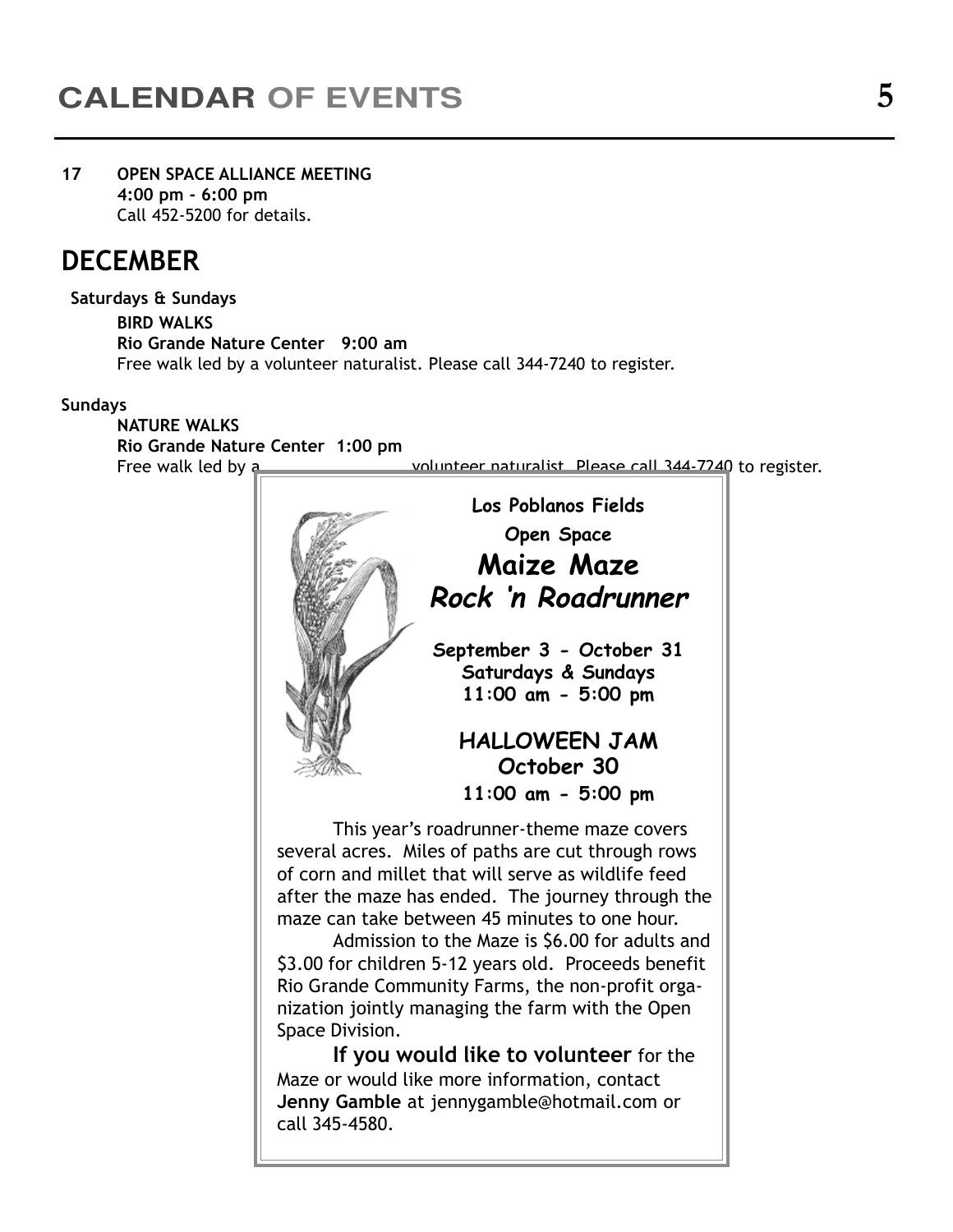# Tussock Moth Outbreak in Pino Canyon



If you have recently visited Pino Canyon in the Sandia mountains (Cibola National Forest), you may have noticed caterpillars hanging from silk

threads on the Douglas-fir stands as well as trees stripped of their foliage. This is an outbreak of the Douglas-fir tussock moth, a native insect of the conifer forests of western North America. The last outbreak was in the 1970's in the Bear and Domingo Baca Canyons, when there was substantial mortality of the Douglas-fir and white fir. Outbreaks occur during favorable weather conditions and when abundant food is readily available. The tree's ability to survive the outbreak depends on how much foliage the caterpillars. The caterpillars feed on the needles of the true fir trees, growing to full maturity at more than an inch in length. The caterpillars develop tussocks of hairs as they mature, which cause rashes on some people. After pupating in a hairy cocoon, the caterpillars emerge as gray-brown moths. The female moths lay their eggs on top of the cocoon from which they emerged, leaving hairy egg masses that are a common sight on branches in an outbreak area.

The outbreaks will last about three years, however, some outbreaks have been reported in New Mexico to last seven years. This outbreak in Pino Canyon was first apparent in 2004 and it is possible that it will subside in 2006. Insecticides can be applied to control populations, but they are not completely effective, whereas natural enemies often stop outbreaks without human intervention. Given that this outbreak is within Wilderness boundaries and is expected to subside within a year, no control measures will be taken.

For more information about the tussock moth contact: NM Forest Health Staff SW Regional Office, USDA Forest Service (505) 842-3286

Information for this article gathered from the US Forest Service.

### Pueblo Montano UPDATE

A new trail loop has been completed at the Pueblo Montano Open Space with the assistance of the Youth Conservation Corp (YCC) crews from Life Work Learning, a charter school on the west side of Albuquerque, and two Albuquerque Eagle Scout projects. The two Eagle Scout leaders, Jeff Lamkin and Eric Holman, led two separate work projects in trail construction and exotic plant removal to provide access to the bosque and the river. These projects were part of their leadership, service, and outdoor skills requirements to fulfill their Eagle Scout rank. This loop trail can be accessed from the northeast corner of the picnic area by following the dirt levy road to the east side of the canal into the bosque.

Mark Chavez, one of the firefighters who helped put out the 2003 fire in the bosque, has finished carving the eagle, sandhill crane and the La Llorona sculpture as part of the Pueblo Montano sculpture garden. The legend of La Llorona, or the weeping woman, also



known locally as the ditch witch, warns children not to play by the river after dark to avoid being thrown in by the grieving ghost.

La Llorona looks out toward the river for her children.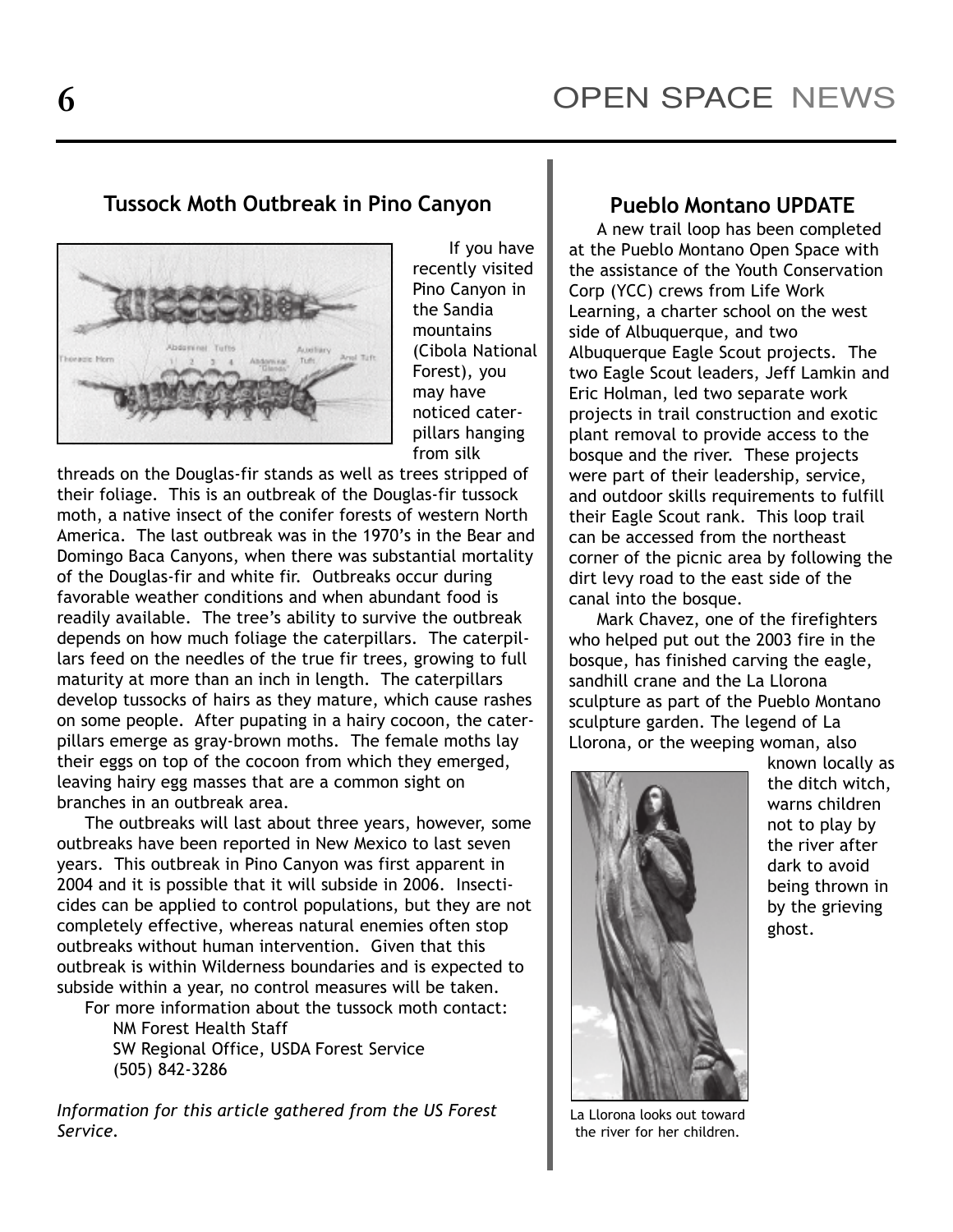## Help support the Open Space Alliance. Read your newsletter on-line!

Consider cancelling your subscription to the Open Space News and view each issue at www.cabq.gov/openspace/news

Cancelling your subscription saves the Open Space Alliance printing and mailing costs - that much more change to put toward education and conservation projects in Open Space!

To cancel your subscription, send Jodi Hedderig an email at jhedderig@cabq.gov and tell her to cancel your subscription to the Open Space newsletter because you want to help support the Open Space Alliance.

### Open Space Visitor Center UPDATE!

The construction and remodeling of the Visitor Center is one of the most exciting things going on in Open Space. Completion of the Visitor Center is still scheduled for the end of January of 2006. Please visit the Open Space home page at www.cabq.gov/openspace for up-to-date photos of the construction phase.



New structure facing west where the old entrance used to be.

#### - -- --- -- --- -- ------ -- --- -- --- -- --- -- ------- - - - -- - - - -- - - - -- - - - -

# **Get involved in the Open Space Alliance today and contribute to the future of YOUR Open Space!**

Your generous contribution to the Open Space Alliance supports OSA's mission of enhancing our quality of life through: heightening public awareness of Open Space lands; building and strengthening partnerships with groups who share Open Space values; promoting conservation, acquisition, and stewardship of Open Space lands; strengthening volunteerism and community outreach programs; providing financial support.

For information about our current activities, contact Steve Hamp, OSA Board President, at shamp7@comcast.net, or 247-2523.

**To join**, please fill out the information and return the form with your check or money order.

| NAME:                                             |                                                                      | DATE:                                                     |
|---------------------------------------------------|----------------------------------------------------------------------|-----------------------------------------------------------|
| ADDRESS:                                          |                                                                      |                                                           |
|                                                   | STATE:                                                               | ZIP CODE:                                                 |
|                                                   | E-MAIL:                                                              |                                                           |
| <b>NEW MEMBER</b><br>( )<br><b>RENEWAL</b><br>( ) | \$10 STUDENT (18 & UNDER) / SENIOR<br>\$20 INDIVIDUAL<br>\$30 FAMILY | \$250 SUSTAINING<br>\$500 CORPORATE<br>\$1000 LIFE MEMBER |
|                                                   |                                                                      |                                                           |

**MAKE CHECKS PAYABLE TO: Open Space Alliance, P.O. Box 91265, Albuquerque, NM 87199**